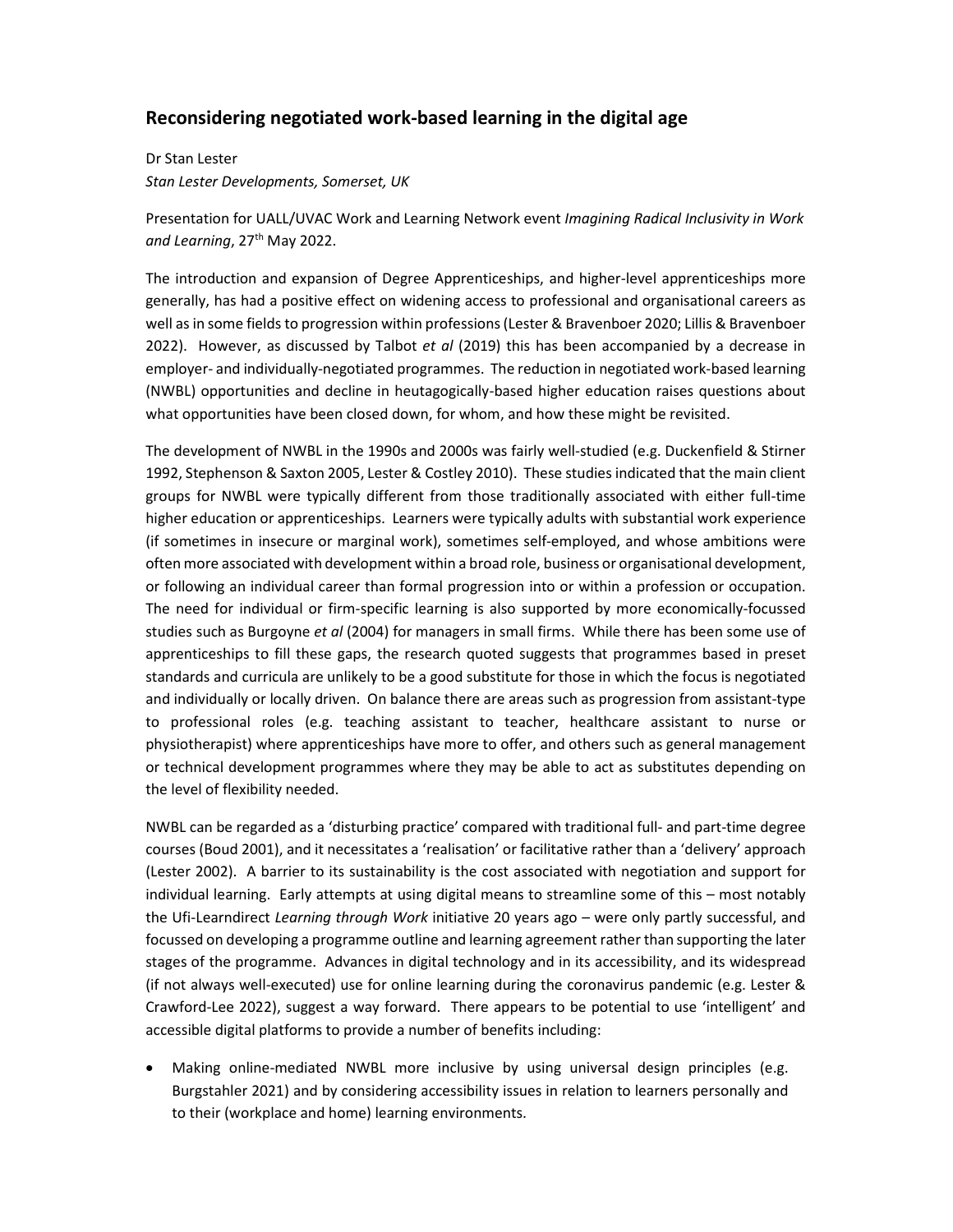- Making NWBL more cost-effective by the wider use of digital learning communities, online tutor meetings and digital resource networks. These factors may also improve accessibility for some learners, though for others a lack of face-to-face contact can be a barrier.
- Expanding learning-from-work opportunities beyond those provided by a physical workplace, for instance through distant projects, collaboration and consultancy.
- Further integrating academic and workplace learning, both through online means and through the use of other digital technologies such as augmented and mixed reality.

Advances in artificial intelligence, particularly intelligent tutoring systems (Schiff 2021), are also likely to improve the capacity to provide individualised support throughout the process before one-to-one interaction becomes needed. On the other hand there are challenges involved in extending the use of digital technologies in NWBL including developing genuinely effective learning communities across disparate groups of learners, and managing learners' needs for support as they experiment with unfamiliar technology.

## **References**

Boud, D. (2001), "Creating a work-based curriculum" in *Work-based Learning: a new higher education*, ed. D. Boud & N. Solomon. Society for Research into Higher Education/Open University Press, Buckingham.

Burgoyne, J., Hirsh, W. and Williams, S. (2004), *The Development of Management and Leadership Capability and its Contribution to Performance: the evidence, the prospects and the research need*. DfES Publications, Nottingham.

Burgstahler, S. (2021) "What Higher Education Learned About the Accessibility of Online Opportunities During a Pandemic", *Journal of Higher Education Theory and Practice* Vol. 21 no. 7, pp. 160-170.

Duckenfield, M. & Stirner, P. (1992), *Learning Through Work: the integration of work-based learning within academic programmes in higher education*. Employment Department, Sheffield.

Lester, S (2002), "Negotiated work-based learning: from delivery systems to realisation systems". *Capability* Vol. 5, no. 1, pp. 6-9.

Lester, S. and Bravenboer, D. (2020), *Sustainable Degree Apprenticeships*. Middlesex University, London. https://www.mdx.ac.uk/ data/assets/pdf file/0033/565863/sustainable-degreeapprenticeships-2020.pdf.

Lester, S. and Costley, C. (2010), "Work-based learning at higher education level: value, practice and critique", *Studies in Higher Education* Vol. 35 no. 5, pp. 561-575. http://devmts.org.uk/slccwbl.pdf

Lester, S. and Crawford-Lee, M. (2022), "Learning from digital adaptations to the pandemic: enhancing work-based higher education", *Higher Education, Skills and Work-based Learning*, DOI 10.1108/HESWBL-01-2022-0008

Lillis, F. and Bravenboer, D. (2022), *Move on up? Measuring the social mobility aspect of apprenticeships.* Middlesex University, London.

https://www.mdx.ac.uk/\_\_data/assets/pdf\_file/0030/638049/MDX\_Move-on-Up\_Final-reportnew.pdf